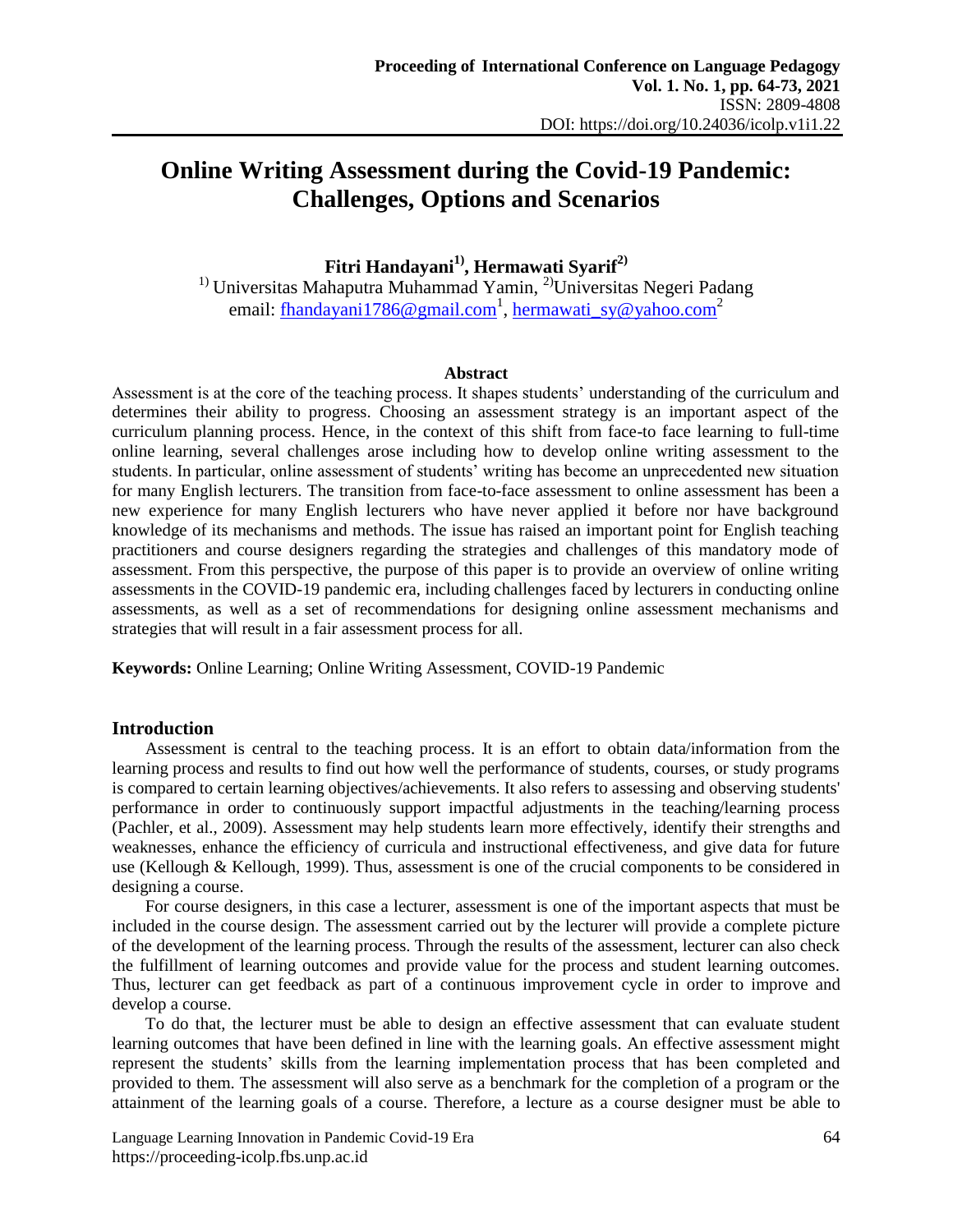consider the critical aspects of the sort of assessment to be performed, the form of its implementation, and the extent to which the assessment can evaluate students' learning skills.

Because of the importance of assessment in teaching and learning, a lecturer must have good preparation and competence, both in terms of lesson planning and good teaching and learning process atmosphere. Therefore, a lecturer must really be able to design and think about the forms of assessment given to students according to what has been learned by students and how well the assessment can measure the achievement of student learning outcomes. Before learning begins, lecturer usually has designed a syllabus that contains various aspects that will be carried out during learning for one semester. These aspects can be in the form of learning objectives, teaching materials, regulations and rules, learning methods and strategies, as well as various types of assessments that will be given to students in face-toface learning.

However, the COVID 19 pandemic crisis has caused a significant shift in the learning pattern. The recent global response to the COVID19 outbreak compelled several universities to quickly shift from various modes of instructional delivery to a hundred percent online delivery. This rapid transition to online delivery has been called emergency remote teaching. It refers to a temporary transition in instructional delivery medium to an alternate delivery mode as a result of a crisis situation. It entails using totally remote teaching solutions for instruction or education that would otherwise be offered face-to-face, as blended or hybrid courses, and will revert to that format once the crisis or emergency has passed (Hodges, et al. 2020).

For this situation, lecturers must construct their online courses to accommodate the needs of students with varying backgrounds, skills, and levels of familiarity using online technologies. However, in a rapid change, lecturers should employ the simplest and most accessible techniques. Students should be exposed to new tools or applications one at a time, with proper orientations (a help page, a brief video, or a short step-by-step instruction) to assist them become acquainted with the new technology. To properly introduce students to a new online tool, lecturers should be familiar with it and, ideally, get continued assistance from their campus and the technology itself as they learn to use it.

The transition to online learning as a result of the pandemic crisis has an impact on the assessment approach that lecturers may use. As with writing assessments, lecturers who often perform face-to-face assessments in the form of handing written examinations to students must be able to create and develop a really valid and reliable evaluation that accurately measures students' writing skills. Changes in learning processes from face-to-face to online occur abruptly and without adequate planning, making writing assessment challenging for lecturers. As a result, the lecturers must be able to consider the gaps and ways in which the assessment may be done online while also measuring students' writing skills.

Therefore, the purpose of this article is to present an overview of online assessment in writing learning, beginning with the obstacles that lecturers confront during online writing assessments. Furthermore, this essay aims to provide course designers and lecturers with a collection of guidelines and scenarios to assist them in organizing online assessments of their subjects in the context of the COVID-19 situation.

# **Methods**

This study was a review of the literature. It is a detailed analysis of prior research on a given issue that explains all of the findings to demonstrate an in-depth grasp of the topic at hand (Denney & Tewksbury, 2012). The purpose of this research was to look into information on conducting online assessments, as well as a set of recommendations for designing online assessment mechanisms and strategies that will result in a fair assessment process for all. I gathered data for my study from publications accessible in online academic journals. The publications were found using several academic research databases: Scopus, Web of Science, ERIC, ScienceDirect, Google Scholar, and Directory of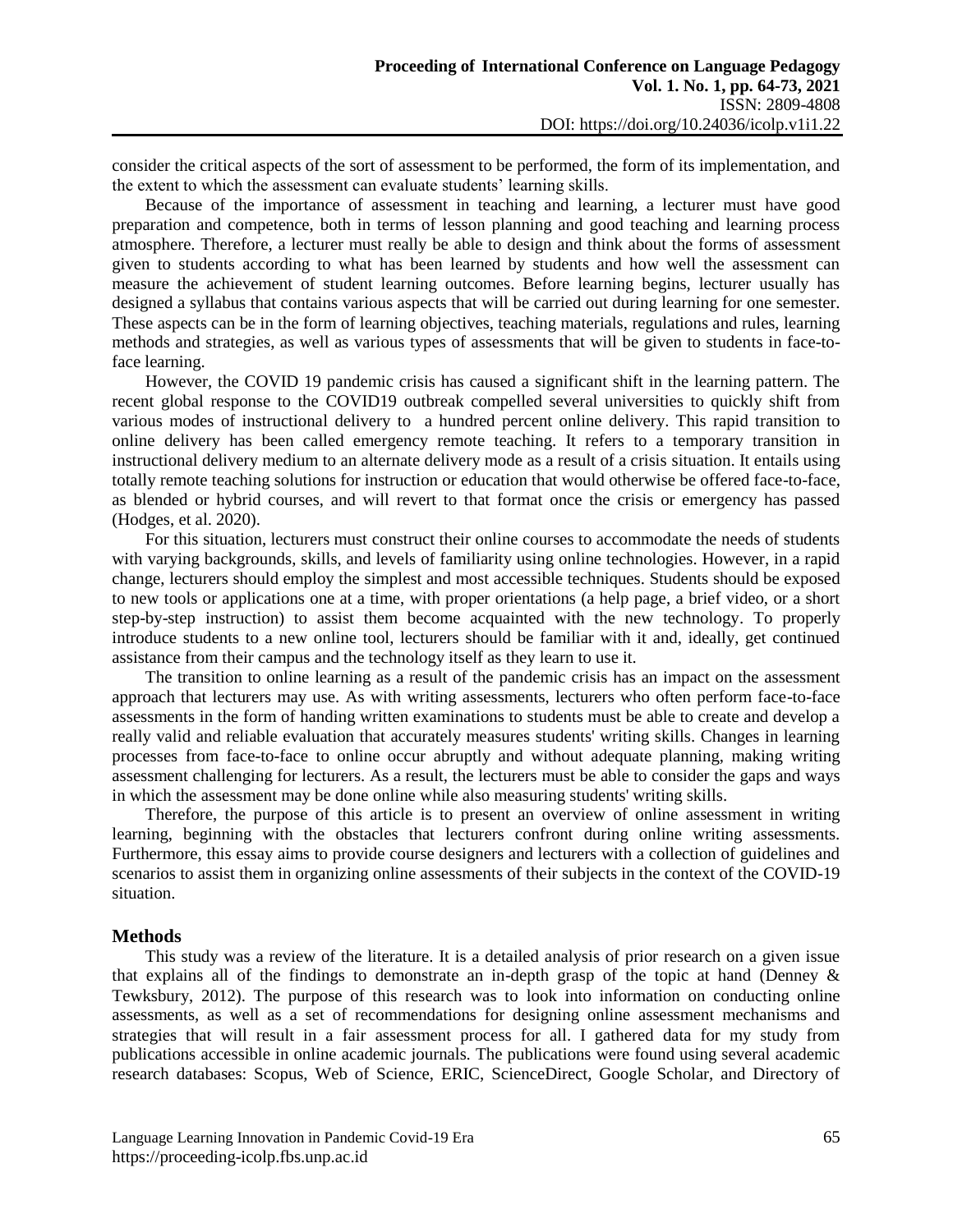Open Access Journals (DOAJ). Researchers examined databases for publications using the keywords "online writing assessment."

### **Results and Discussion Concepts of Online Assessment**

Online assessments are generally defined as any method of evaluating students achievement, offering feedback, or moving students ahead in their learning process in completely online credit courses (Weleschuk, Dyjur, & Kelly, 2019). These assessments can be entirely online (for example, online examinations) or only need online submission (such as essays). Similarly, Crisp (2011) defines online assessment as the use of digital technology to help in the development, delivery, storage, or reporting of student assessment activities, replies, grades, or feedback in the online environment. Online assessments can be conducted using a variety of devices, including computers or laptops, portable smart phones, and digital technologies such as iPads and tablets. Furthermore, online assessments can be conducted in a variety of formats, including text document formats and multimedia formats such as voice, video, or pictures. It may also be done by students in groups or individually, and it can happen with a large group of students. Thus, it can be stated that online assessment is the process of evaluating students' performance on the learning process through the use of ICT such as laptops, computers, and Smartphone in online mode via an internet connection.

To run the online assessment effectively, a course designer need to consider some principles in developing online assessment. Rahim (2020) suggests some principles for course designers to follow while creating online assessments. They must first analyze the conditions for executing the online assessment. If an online assessment is to be effective, course designers must pay attention to two kinds of crucial prerequisites: institutional and educator preparation. Institutional policies, resources, and behaviors all contribute to institutional preparedness. The preparedness of educators, on the other hand, is no less important. They must be taught in effective assessment procedures as well as the usage of accessible online assessment tools. Second, course designers must verify that assessment activities are aligned with stated learning objectives. The fundamental premise of assessment is that it must be structured to evaluate stated learning objectives. Third, the assessment must take into account the wide range of student conditions. Course designers must be aware of this variability in order to avoid discriminating against students who do not have enough support for online teaching and learning. Fourth, course designers must maintain an appropriate balance of formative and summative assessments. Formative assessments offer students with relevant feedback on their completion of defined learning objectives. Summative assessments, on the other hand, serve the primary function of judging students' success at or near the completion of a course of study. Fifth, they must use online assessment to encourage student learning. Assessment techniques have an impact on how students learn, and online assessments should be structured to encourage good learning practices. Sixth, course designers must consider exam type, schedule, and timing. Seventh, they must develop open lines of contact with students about assessment issues. Clear communication with students about assessment concerns is seen as evidence supporting the assessment validity. Eighth, course designers must guarantee that high-quality feedback online assessment helps learning by providing timely, rich, and constructive feedback, as well as feedback that makes examinations successful. Finally, they must overcome the risk of evaluation validity. Risks to validity include issues with sample and design, item quality, determining passing scores, and assessment integrity, including cheating and test problems.

Westhuizen (2016) also provided some guidelines for online assessment. To begin, lecturers should use the digital outputs of assessment tasks to collect data and reflect on their teaching methods. Second, in online assessment tasks, lecturers should employ higher-quality feedback. Third, by using rubrics or assessment standards, the performance requirements for online assessment assignments should be clearly stated. Fourth, online assessment tasks should be distinguished by their relevance to real-world situations.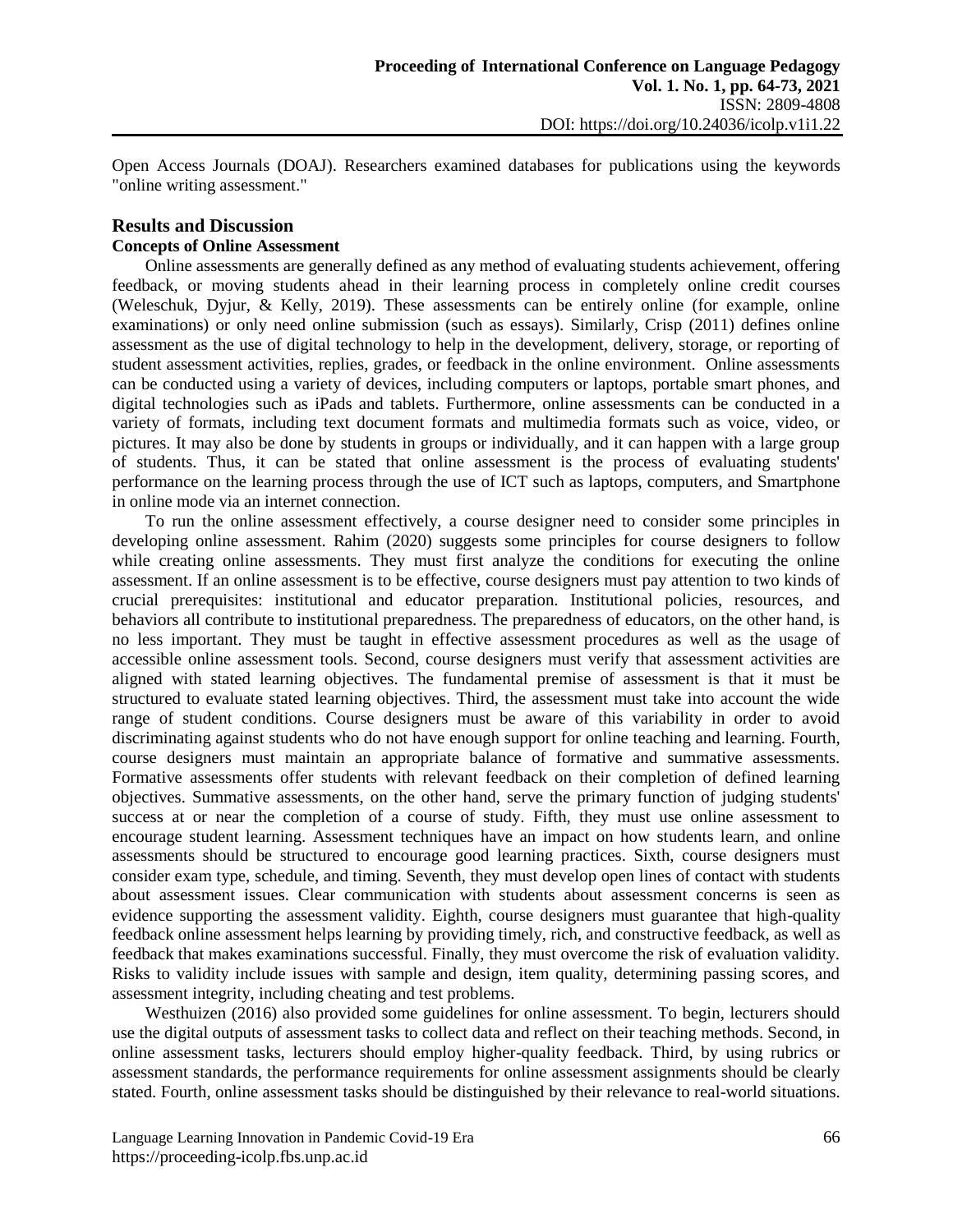Fifth, online assessment activities that demand discussion and participation among students are included in the scope of assessment tasks in a program.

#### **Types of Assessment**

There are two main types of assessment, each occurring at different levels in the learning process: formative and summative assessment. Formative assessment can place both before and throughout the learning process, and it is typically used in classrooms as continual feedback to improve teaching and learning (Abduh, 2012). Formative assessment occurs during the course and offers information on how well the students are doing—what they have accomplished, what they need to improve on, and how well the course is serving their requirements (Graves, 2000). Formative assessment activities are included into lessons to monitor learning and assess learners' comprehension in order to alter teaching and influence future learning by providing continuing and timely feedback until the target level of knowledge is attained (Gikandi, et al., 2011). Meanwhile, formative assessment benefits both students and teachers in several ways. For example, students can utilize formative evaluation feedback to determine what they have not yet learned and what they need to study further (Bransford, Vye, & Bateman, 2002).

Summative assessment, on the other hand, is used to guarantee that the targeted learning objectives have been fulfilled or to certify that the appropriate levels of competence have been attained (Challis, 2005). It is completed at the end of a semester and offers information regarding the students' overall achievement as well as the course's overall efficacy (Graves, 2000).

In addition, there are three assessment fundamentals; validity, reliability, and dishonesty are the three. Validity is linked to the availability of a variety of relevant assessment activities that promote contextual, inquiry-based learning and multidimensional views. It's also linked to the success of formative feedback in terms of adequacy, immediacy, creating meaningful interactions, and learner support. Reliability includes the capacity to document and track learning over time, which drives the feedback process. Dishonesty is linked to pupils fully owning their work and is determined by the degree of validity and dependability produced (Gikandi, et al., 2011).

#### **Challenges in Online Writing Assessment**

The shift from a physical classroom to a virtual class has changed traditional techniques and assessment methods. As a result, it affects a number of challenges that constrain the implementation of online writing assessment. According to Breuch (2004), the challenges in online writing assessment are related to the lack of computer integration training for writing teachers, the absence of computer-based writing instruction, and teachers' reluctance to transfer face–to–face activities to virtual spaces. Kearns (2012) proposed another view which reported new and difficult challenges to assess their students online such as establishing rapport due to physical distance; handling students with poor time management of their work; being pressed to learn new technologies fast and with limited support; and having to keep gathering data from different assessments and providing constant feedback.

Furthermore, in online learning, exams are frequently conducted online, limiting lecturers to proxy monitoring of learners, making it hard to govern and manage cheating (Arkorful & Abaidoo, 2015). In similar vein, Al-Nuaim (2002) adds that, the low integrity of test and homework results provided by students who are evaluated from a distance is due to the lack of confirmation of their identity or whether they truly accomplished their work themselves. Additionally, the biggest issue with online tests was the uncontrollable problem of cheating.

On the other side, there are several challenges that students confront when completing online assessments. Some students may be unfamiliar with computer applications and online assessment approaches (Way, 2012). Another issue may be a lack of computer availability and internet access (Crews and Curtis, 2010); a lack of adequate and good infrastructure. On the other hand, some teachers may experience difficulties when obliged to utilize e-assessment for the first time. Some teachers may be inexperienced or unfamiliar with technology (Jordan & Mitchell, 2009).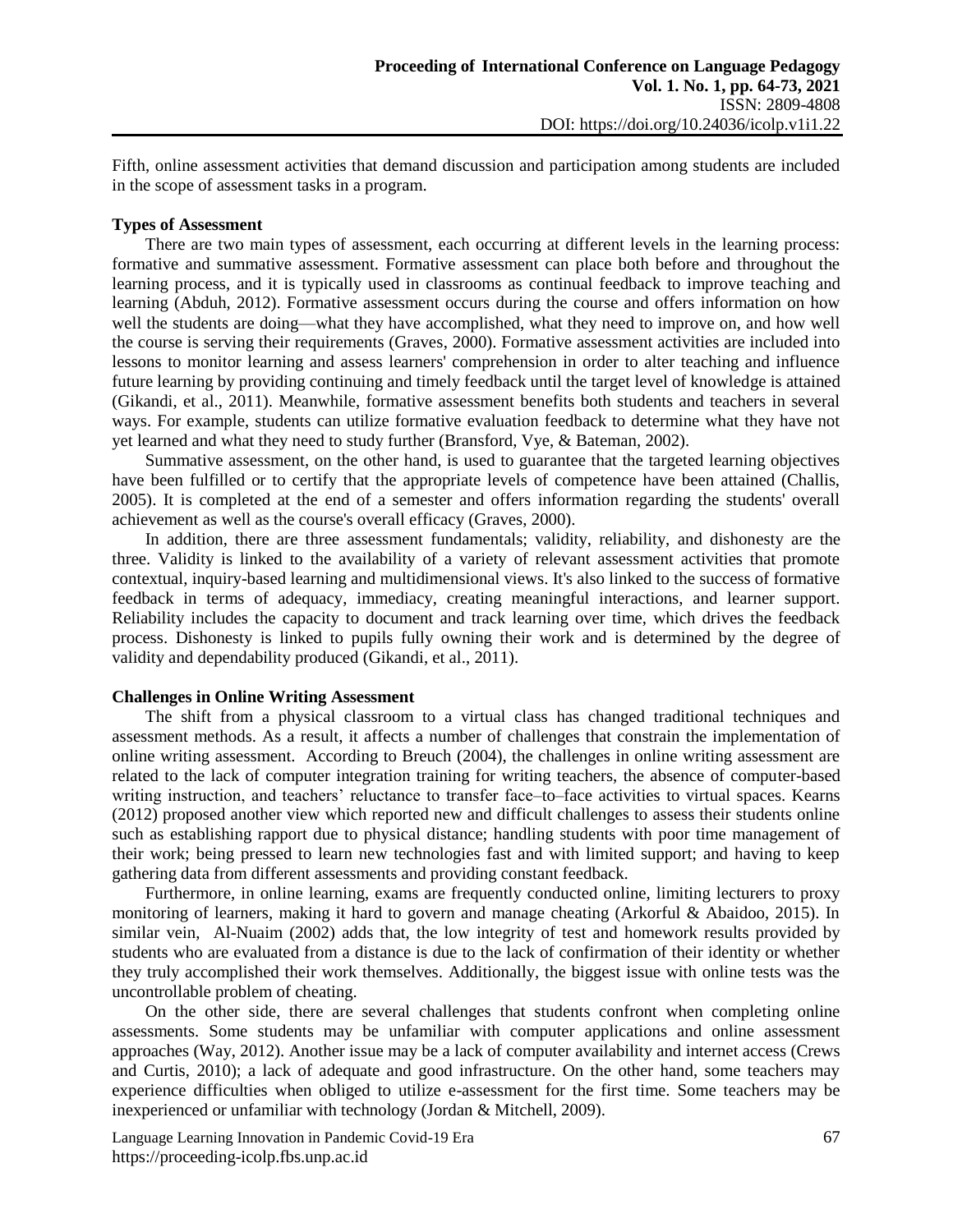Based on the obstacles of online writing assessment discussed in the preceding research, it is necessary for a course designer to think about, consider, and design an effective online writing assessment that can manage any disruptive scenario that may impact the process of online writing assessment. To do that, a course planner may have expertise in designing acceptable methods and instruments for online writing assessment that are based on the suitable students' condition and circumstance.

# **Online Platform for Online Writing Assessment**

To conduct online writing assessment, the lecturers need to consider appropriate online platform to be effective in online writing assessment. Here are some of the platforms that may utilize easily by the lecturers in conducting writing assessment:

1. Moodle

Moodle is a free learning management system that provides a platform for e-learning. It greatly assists various teachers in conceptualizing the various courses, course structures, and content, hence enabling interaction with online students. The institution can employ any of a variety of modules for assessment in MoodleTM. The most popular modules are Assignment, Quiz, Survey, Workshop, and Choice. Other modules, such as the Forum and the Journal, can be utilized for evaluation as well. Moodle provides available space for conducting online writing assessment. Some of them are as follows:

• Essay questions.

Essay questions provide a space for lecturers to deliver online essay writing. Through this feature, several online marking tools exist to assist with onscreen.

Short answer.

Short answer questions may also be used by lecturers to assess students' understanding of writing theories. Students must use this function to put in a word or phrase in answer to a question.

True/False.

In this type of question, a student is given only two options in this sort of question: truthful or false. The substance of the question may include a picture or html code, or it may demand an explanation.

2. Social media

Social media is an excellent medium for assessing writing. Account users can use this site to build profiles, chat socially, exchange thoughts, images, and video clips, and play games against "friends." It is all about connecting, sharing, and networking with others. Facebook, Twitter, YouTube, and Instagram are likely to be the most well-known social networking platforms. As a result, these are useful tools for quickly linking students, teachers, and teachers. Lecturers are graciously using these venues to allow students to publish their writing tests. Facebook, for example, provides a plethora of educational tool. Facebook provides services such as Facebook Mobile, which gives learners access to the majority of Facebook's functionality on tablets and smartphones, Facebook Messenger, an instant messaging service, and Facebook Paper, an app for the IOS environment that functions similarly to a newspaper. As a result, professors may quickly construct knowledge repositories on Facebook, spark dialogues, and publish critical "news" items.

# **Options and Scenarios to Online Writing Assessment**

Before performing an online writing assessment, the lecturer should examine key elements in online writing assessment management (Tuah & Naing, 2021). To begin, lecturers must analyze the institutional and educator readiness to perform online assessments. Institutional preparedness relates to institutional policies, resources, and procedures, such as internet access and the availability of the IT support staff. Educator preparedness refers to educators' acceptance and "acquire" while transitioning to online teaching and learning, which includes training in teaching methods, assessment, and online tools. Second, the lecturers must be aware of certain types of cheating methods that may occur throughout the test. Screen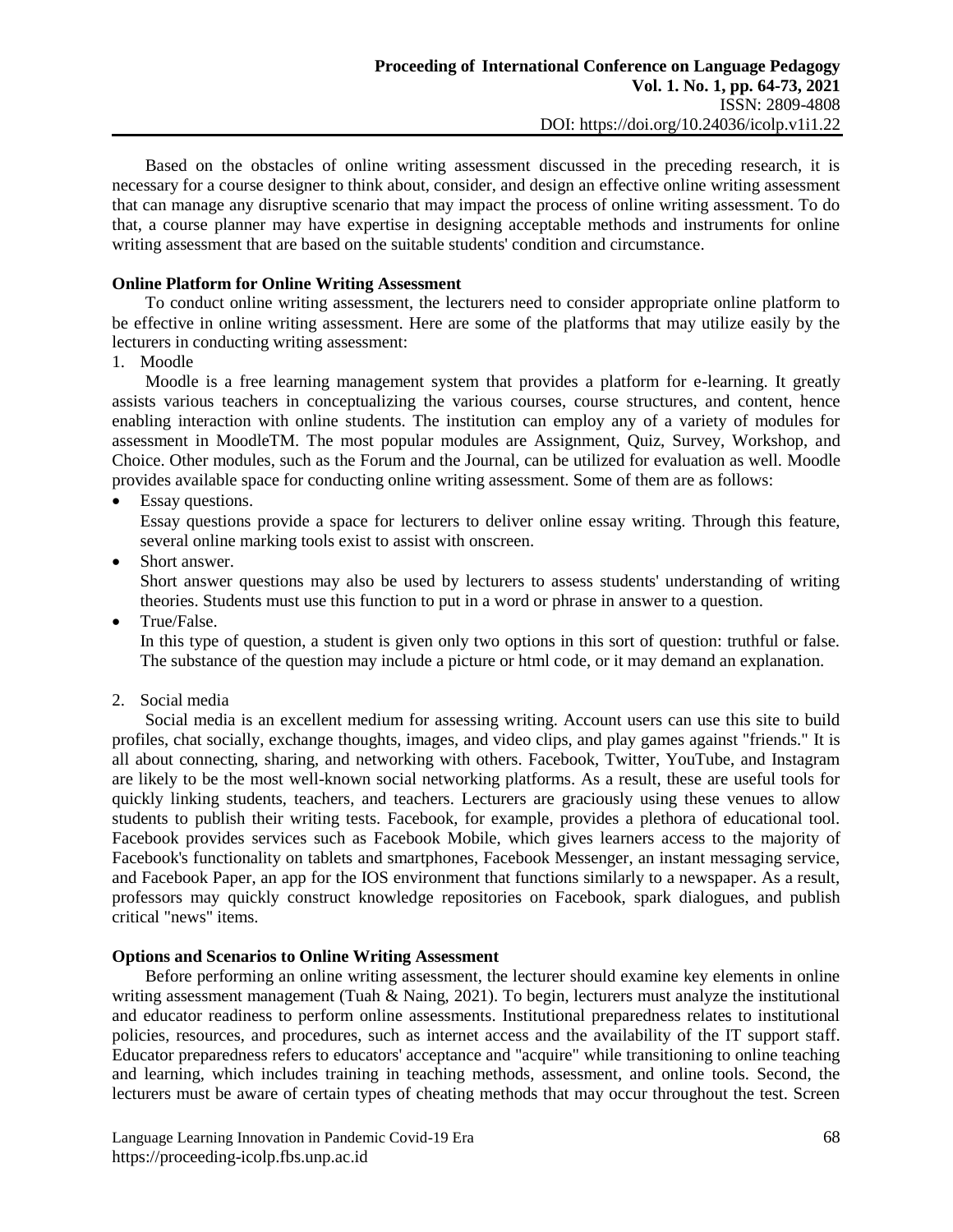sharing among candidates, using multiple monitors, using a mobile phone, using a Bluetooth technology headset, imitation, taking a screenshot and sending to friends, are all examples of possible cheating practices during the mock online examination. As a result, lecturers must have effective methods to reduce any cheating efforts. Finally, while considering online assessment techniques, educators must consider students' diversity.

After considering online writing assessment management, the lecturers can set specific steps to be implemented in the online assessment. The steps might be useful as guidance in managing online writing assessment to run efficiently. The first step begins with planning and designing an early assessment. Lecturers must have planned and designed the type of writing test that will be administered to students since the beginning of the lecture. The test that will be given must be in accordance with the material being taught and the learning objectives. Furthermore, lecturers must be able to prepare instructions, rubrics, and expectations as clear as possible. The instructions given in the test must be complete, clearly structured, and easily understood by students. In addition, the online writing assessment given to students must also be facilitated with a space for students to ask questions, such as a discussion board, to ensure that all students have same access to the information. After that, the lecturers can plan to use a variety of writing assessment types to allow students the opportunity to demonstrate their understanding in different ways. Finally, lecturers must also prepare feedback that will help students improve their writing results and provide input for improvements in the future.

Furthermore, the lecturers may see certain assessment methods would be more acceptable and less challenging for achieving the intended goals in remote assessing. Here are some options which can be used by the lecturers in delivering online writing assessment.

1. Essay

Essays are one type of assessment method that may be used when completing online writing assessments. Essay questions are the only sort of question that can examine all six levels of Bloom's Taxonomy. They enable students to express their views and opinions in writing, providing a more accurate picture of student knowledge. Finally, because they are open-ended questions, they favor recall over recognition. For that reason, Essays are adaptable and can be used to measure higher-order learning skills.

When essays are submitted online, it may be easier to grade them using online rubrics or an online marking scheme with prepared comments or other anticipated answers. These comments may be placed onto the electronic essay, or new ones can be added. The lecturer may utilize many forms of LMS when handing essay tests to students (Moodle, Google Classroom, Edmodo). The student would have composed the essay and uploaded it to the LMS. The lecturer would then be able to grade the essay using the "Grading" method available on the platform to mark the essay.

For the assessment scenarios, it begins with asking students to write essays on various genres of classification and division, such as descriptive, narrative, comparison and contrast, argumentation on the LMS. Each student have an account in the website. They are supposed to go into their account and write their essay in the platform. The lecturers grade and provide feedback on the students' essays. The feedback from the lecturers includes comments on the language, content, and organization of the student writings.

To use essay for online writing assessment, the lecturers can follows recommendation proposed by Weleschuk, Dyjur & Kelly (2019). First, writing materials should be specific and should be integrated into notes or assignment descriptions. Second, if several students struggle with the same areas on a written assignment, provide feedback to the entire class. Then, the lecturer should set a time for grading written assignments to ensure that it is completed on time. After that, larger projects might be arranged as cumulative assignments that are divided into stages to allow for more regular feedback and learning throughout the process. Next, feedback can be provided in text, as notes inside a student's work, or as audio/video files. The lecturer should provide examples of expert writing in the same format that students will be using. Finally, when students are seeking for feedback, have them complete a self-assessment so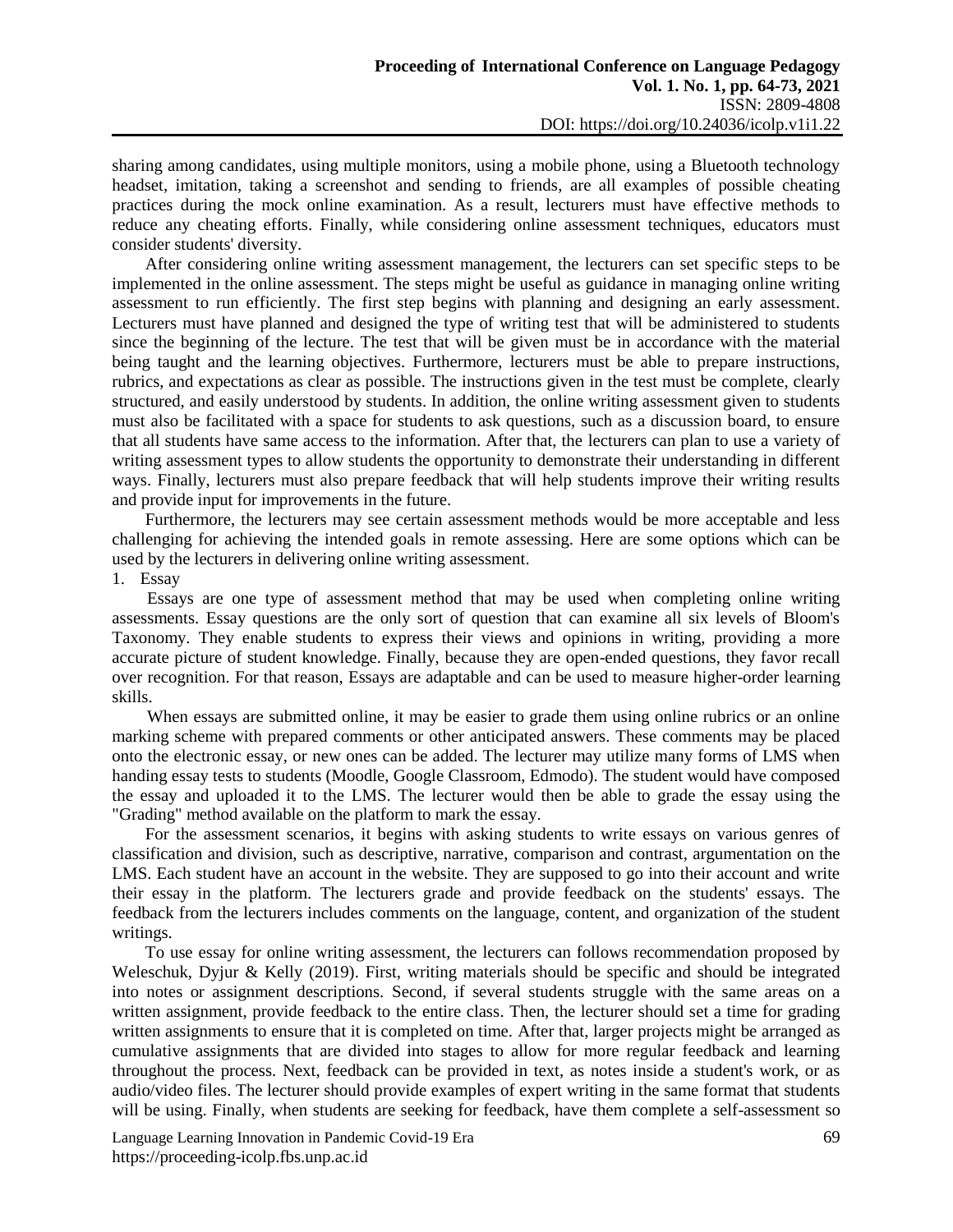the lecturers can check whether the view of their work matches theirs and to ensure they are thinking about the grading criteria.

#### 2. A collection of Quizzes

Quizzes can be used by lecturers as an alternate method of increasing students' grasp of writing theories. It can be used as a diagnostic tool to test learner understanding at the beginning of the topic. It also gives ongoing data on students' comprehension and acts as input for future development. To make cheating more difficult, quizzes may be readily randomized utilizing application technologies like as Canvas and Sakai (Guangful, et.al, 2020).

To apply quiz as online writing assessment, the lecturers need to make choice in arranging the quiz such as appropriate platform to be use for online writing assessment, the need for feedback and hints in the quiz, the available time of quiz to be done by the students, grading system. For the first choice, the lecturers can choose online writing assessment platform that can be access easily by the students to do quiz. ProProfs Quiz Maker, Fyrebox, iSpring QuizMaker, Moodle are some of online quiz platform available to be used for the lecturers. After choosing the platform, the lecturers can continues to reconsider feedback and hints given during the exam. Automated marking is typically a fundamental feature of online quizzes, which means formative feedback may occur frequently. Quizzes should include comments on why certain responses are wrong. To provide official feedback on the quiz, it should refer to quiz results in lectures so students are aware of the importance of this chance for feedback and are more inclined to participate. The quiz should then be arranged into a period and time restriction to acquire reliable results. Finally, remember to set up the grading system in the platform.

# 3. E-portfolio

Lecturers can also use E-portfolio to conduct online formative assessment. E-Portfolios are electronic collections of academic, personal, and professional progress that are created with a number of internet tools or computer software packages. LMS frequently include portfolio features that allow students to collect a variety of course-related resources. E-portfolios enable lecturers not only to observe what students know and can do, but also to indicate how students learn through their reflections (Rutgers, 2020). The students' portfolio may show appraisal of their progress by offering the best exemplar from the archive of writing they have, their future vision of writing difficulties and how they plan to address them, their evaluation of feedback they got from lecturers and how they respond to the remarks. As a result, the electronic portfolio writing provides various facilities for students to check points and grades, reflect on their progress, and captures performance data and promotes critical self-assessment their work (Mohamadi, 2018; Joshi, et.al, 2020).

In addition, there are various websites available for building, managing, and accessing e-portfolios and most of them offer a number of useful features that teachers may tailor to the needs of their specific course and students. Moreover, some of them provide facilities to design e-portfolios which are more personal, organized, and informative without any commercial worries than regular websites (Alawdat, 2013). The websites are Flavors.me, Shown'd, DoYouBuzz, PathBrite Blog, Weebly, Portfolio Gen, OPResume. Through this website, lecturers simply need to direct their students to one of them, so that they may manage their personal, professional, and academic tasks. Apart from that, lecturers can select more customized e-portfolios to adjust writing activity and provide their users more choice to organize their exteriors. It can take several types of e-portfolio such as Facebook based e‐portfolios, blog folio, Pebble Pad based e‐portfolios, wiki-based electronic portfolios, and web folio (Babaee & Tikoduadua, 2013).

To assess the students' writing though e-portfolio, it begins with analyzing the students' writing process in making a draft of their writing until creating a final writing. Thus, the assessment utilizing this way prescribes that writing should be undertaken and assessed in stages rather than assessing the written output simply. As a result, the academic writing assessment included in the e-Portfolio is separated into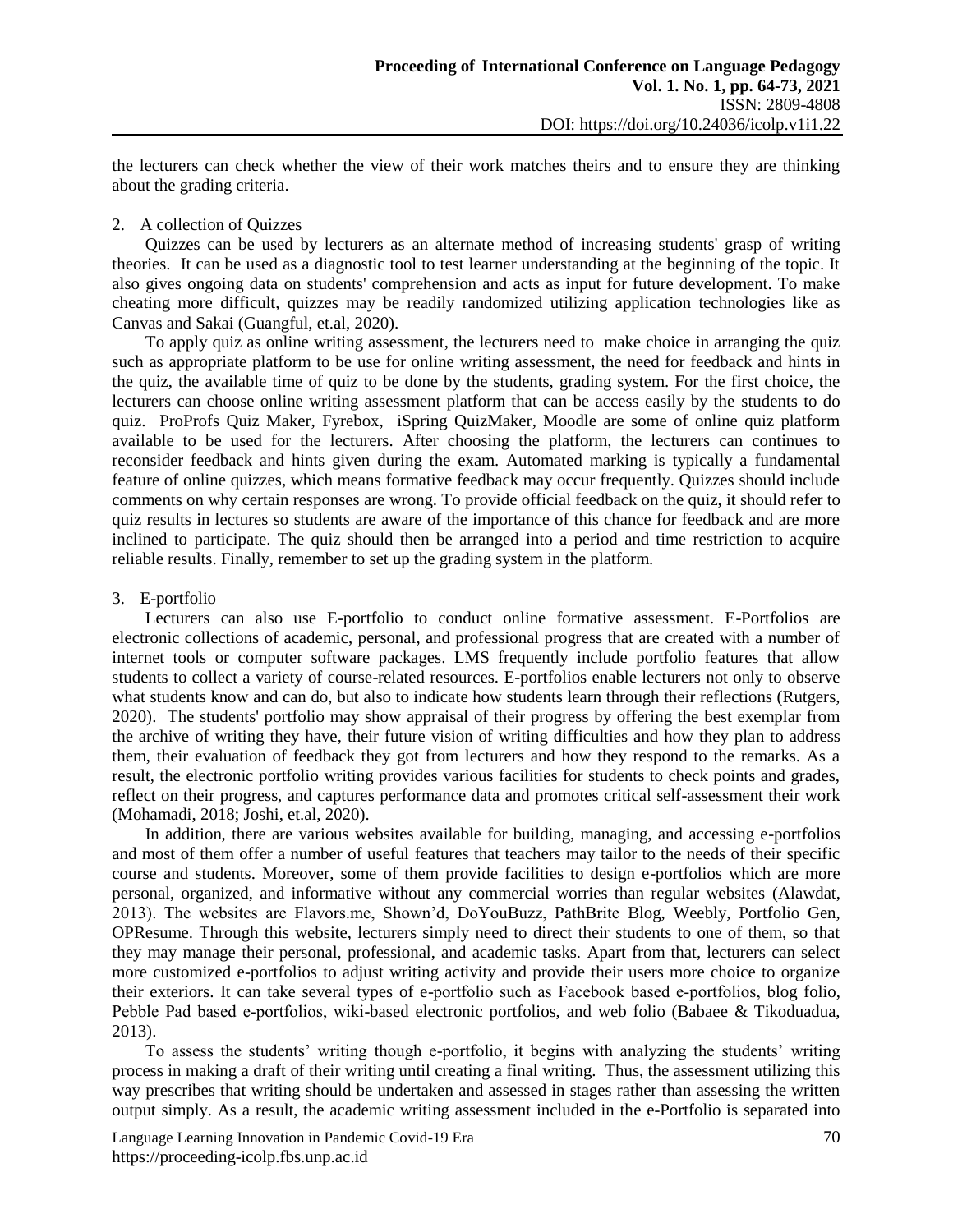phases, allowing students to write and edit their work overtime. As a result, the tasks are divided into processes and products: among the processes are a mind map created during brainstorming (prewriting), an essay outline (drafting), an essay draft (revising), and a final essay (editing); among the products (publication) are the published essay and a presentation of the completed e-Portfolio. Breaking down writing into sequential phases may also be beneficial since students are given opportunity to revise their drafts without feeling rushed to complete the perfect essay (Ngui, et.al, 2019).

Thus, the lecturers can consider the recommendation of above as a way to be used in implementing online writing assessment. However, while implementing it, lecturers must also examine choices for conducting online writing assessments based on the writing test goals to be accomplished and students' abilities to complete the online test. Furthermore, assessment informs much of the curriculum, which is structured to focus on the components of the curriculum most directly related with the assessment needs. The sections that follow are specific to excellent online assessment techniques.

1. Maintain a good balance of formative and summative assessment tasks.

During online learning, lecturers must also balance the use of formative and summative assessment. Lecturers do not only focus on summative assessments that are able to show the results of students' writing abilities. However, lecturers must also use formative assessment net to be able to find out the progress of students during the online learning process of writing. Lecturers also have to assess how students progress in the writing process to produce a piece of writing. Lecturers can balance the use of both in online learning activities. Lecturers can offer online summative evaluations at any time, in any location, and in any area. Formative assessments, on the other hand, are typically conducted by teachers throughout a learning unit to measure student learning as it occurs. Formative assessment, when used successfully, gives information that allows teachers to adapt teaching and learning activities to increase learning.

# 2. Development of 21st-century Skills

Lecturers must also equip students with a larger range of "21st century abilities" in order for them to survive in a quickly changing, technologically saturated environment. Students must better grasp how to use what they learn in academic topics to cope with real-world issues in order to be successful in both their employment and their personal life. Lecturers cannot merely expect information replication during assessment assignments since this does not prepare students for the kind of challenges they will face in the real world. Students must learn to think critically about information, solve fresh issues, communicate and cooperate, create new products and processes, and adapt to changes. As a result, evaluation methods should be based on many measurements of students' ability, including 21st-century skills.

# **Conclusion**

This article includes a summary of the issues experienced with online writing assessment, as well as numerous ways for doing the online writing assessment. The overview has looked at the idea of online writing assessment for course designers and lecturers. Specific attention has been paid to the development of online technologies for online writing assessment teaching, as well as the contexts in which these technologies may be used, and the principles presented are appropriately responsive to theoretical constructs that should inform modern-day assessment. As a result, it is important to consider the viewpoints of all persons participating in this process. Collaborative efforts should be made by IT specialists, educators, testing experts, and policymakers to improve the quality of online assessment. In light of the above discussion, the author emphasizes the importance of academic institutions ensuring the availability of a dependable remote proctoring system, training lecturers on various forms of online assessments and directing them to use a variety of assessment methods, and educating students on the importance of academic integrity.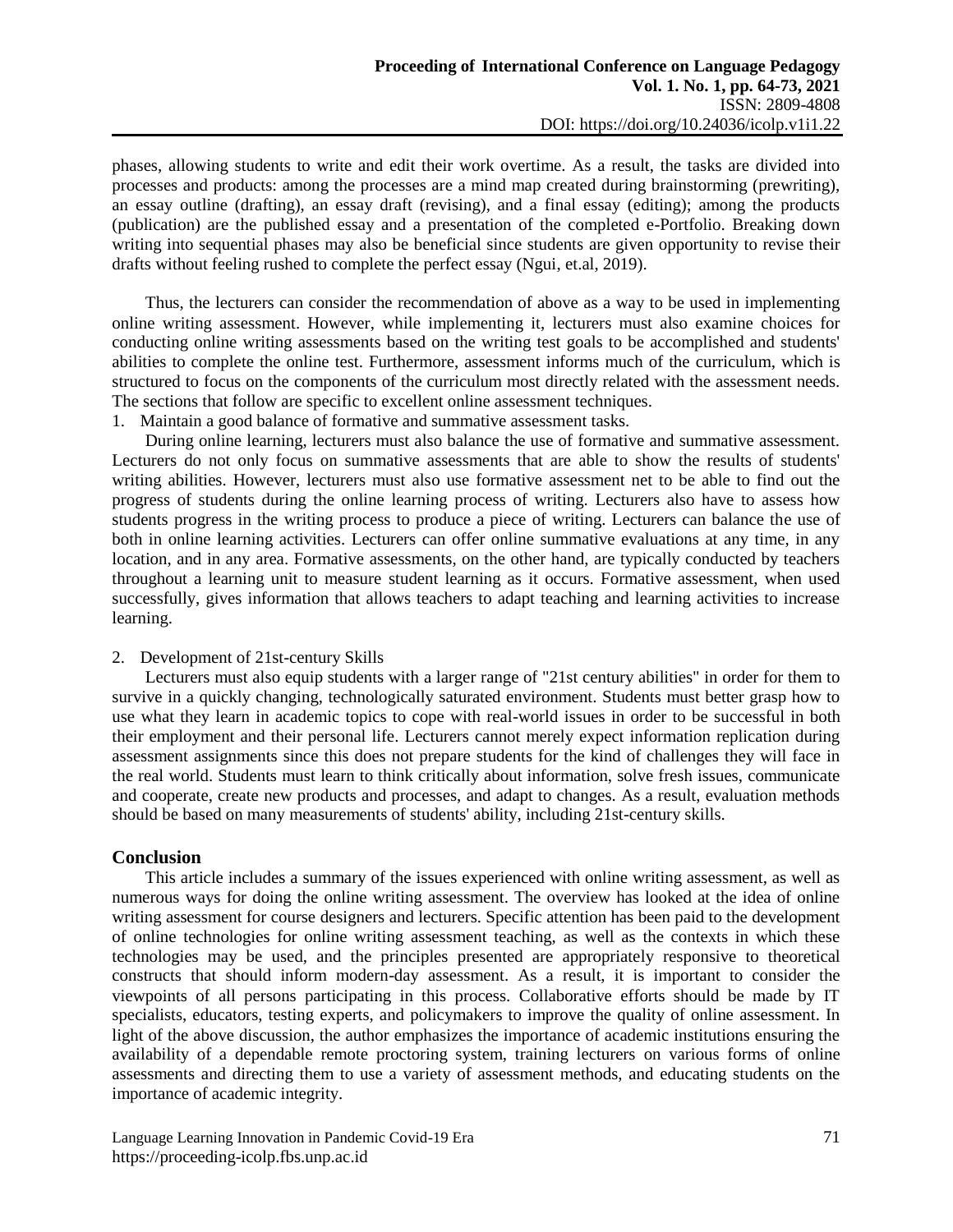#### **References**

- Abduh, M. (2021). Full-time online assessment during covid-19 lockdown: EFL teacher's perceptions. *Asian EFL Journal Research Article*, *28*.
- Alawdat, M. (2013). Using e-portfolios and ESL learners. *Online Submission*, *3*(5), 339-351.
- Al-Nuaim, H. A. (2012). The use of virtual classrooms in e-learning: a case study in King Abdulaziz University, Saudi Arabia. *E-Learning and Digital Media 9*(2): 211-222.
- Arkorful, V., & Abaidoo, N. (2015). The role of e-learning, advantages and disadvantages of its adoption in higher education. *International Journal of Instructional Technology and Distance Learning*, 12(1), 29–42
- Babaee, M., & Tikoduadua, M. (2013). E-portfolios: A new trend in formative writing assessment. In *International Journal of Modern Education Forum*, 2(2), 49-56.
- Bransford, J., Vye, N., & Bateman, H. (2002). Creating high-quality learning environments: Guidelines from research on how people learn. In P. A. Graham and N. G. Stacey (eds.), *The Knowledge Economy and Postsecondary Education: Report of a Workshop*. Washington, D.C.: National Academy Press.
- Breuch, L. A. K. (2004). *Virtual peer review: Teaching and learning about writing in online environments*. State University of New York Press.
- Challis, D. (2007). Committing to quality learning through adaptive online assessment. *Assessment and Evaluation in Higher Education, 30*(5), 519–527.
- Crews. T. & Curtis, D. (2010). Online course evaluations: Faculty perspective and strategies for improved response rates. *Assessment & Evaluation in Higher Education*, 36(7), 965–878.
- Crisp, G. (2011). *Teacher's handbook in e-assessment.* Sydney: Sydney NSW.
- Denney, A. S. & Tewksbury, R. (2013). How to write a literature review. *Journal of criminal justice education*, *24*(2), 218-234.
- Gikandi, J. W., Morrow, D. & Davis, N. E. (2011). Online formative assessment in higher education: A review of the literature*. Computers & Education*, 57(4), 2333–2351.
- Guangul, F. M., Suhail, A. H., Khalit, M. I. & Khidhir, B. A. (2020). Challenges of remote assessment in higher education in the context of COVID-19: A case study of Middle East College. *Educational assessment, evaluation and accountability*, *32*(4), 519-535.
- Graves, K., & Xu, S. (2000). *Designing language courses: A guide for teachers* (No. 428 G7). Boston, MA: Heinle & Heinle.
- Hodges, C.B., Moore, S. L., Lockee, B.B., Trust, T., and Bond, M.A. (2020). The Difference between emergency remote teaching and online learning. *EDUCAUSE Review.* Retrieved from: [https://tinyurl.com/rekxcrq.](https://tinyurl.com/rekxcrq)